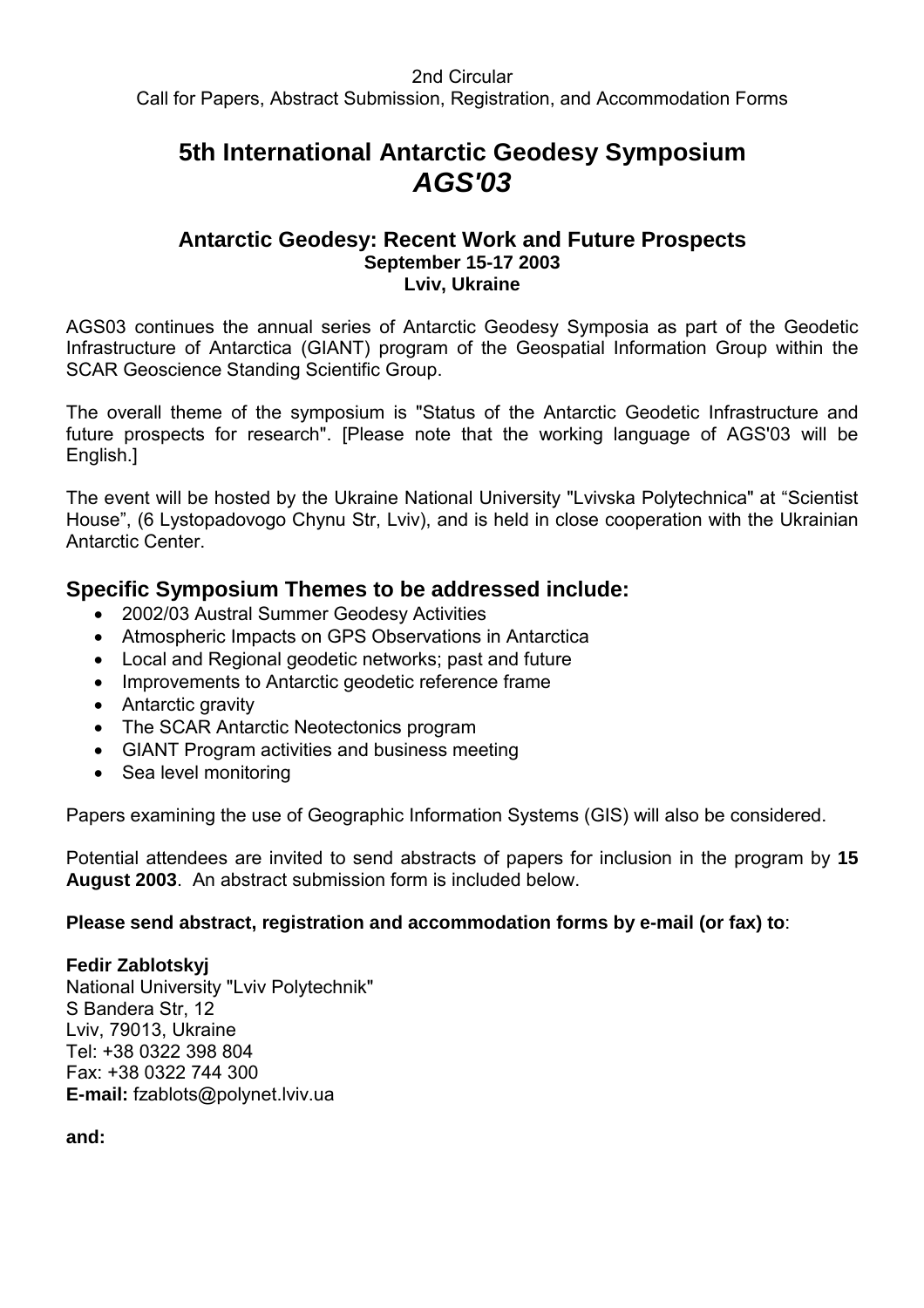### **Gennadi Milinevsky**

Ukrainian Antarctic Center T Shevchenka blvd, 16 01601, Kyiv, Ukraine Tel: +38 044 246 3883 Fax: +38 044 246 3880 **E-mail:** antarc@carrier.kiev.ua

# **Organising Institutions**

Scientific Committee on Antarctic Research - Geoscience SSG Ukrainian Antarctic Center National University "Lvivska Polytechnica"

# **Supported by**

Ministry Education and Science of Ukraine National Academy of Sciences of Ukraine

# **Steering Committee**

**John Mannin**g, Chair, SCAR Expert Group on Geospatial Information, JohnManning@auslig.gov.au **Glenn Johnston**e, SCAR Geoscience SSG, glenn@glennjohnstone.freeserve.co.uk **Yaroslav Yatski**v, Main Astronomy Observatory **Valery Lytvyno**v, Ukrainian Antarctic Center

# **Local Organising Committee**

**Fedir Zablotskyj,** Lviv Polytechnik, **Chairman Gennadi Milinevsky,** Ukrainian Antarctic Center, **Vice-chairman Rudolf Greku,** Institute of Geology **Alexander Evtushevsky,** Kyjv National University **Evgeny Seredinin,** ECOMM **Vladimir Glotov,** Lviv Polytechnik **Svetlana Kovalenok,** Ukrainian Antarctic Center **Kornily Tretjak,** Lviv Polytechnik **Evgeny Nakalo**v, Lviv Center of Space Research

More information can be found at the following web sites: Ukrainian page: www.uac.gov.ua/ags03 Other Information: [www.geoscience.scar.org/geodesy/ags03/](http://www.geoscience.scar.org/geodesy/ags03/)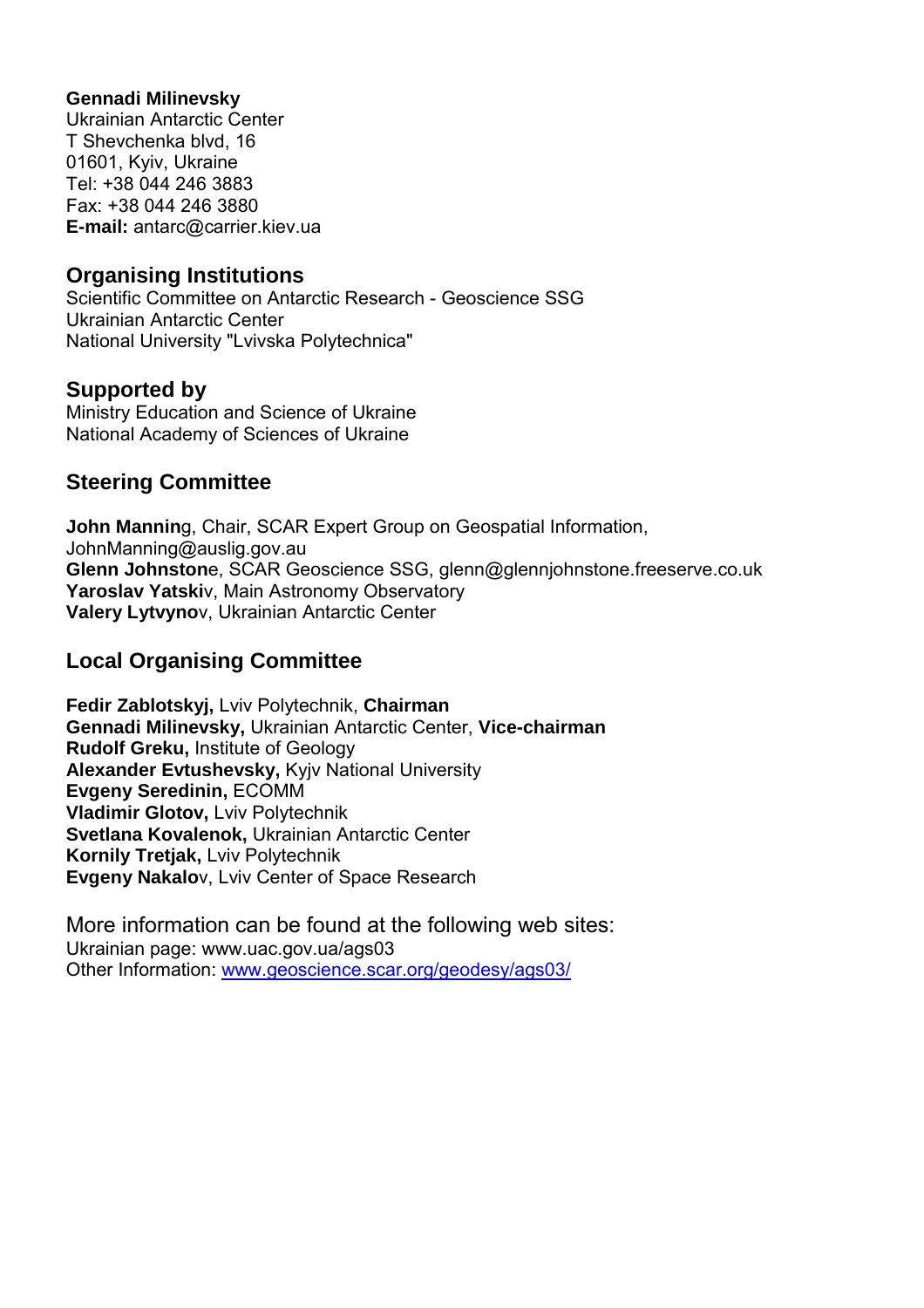### *Please mark that the deadline for all submissions 15 August 2003*

#### **AGS'03 ABSTRACT SUBMISSION FORM Deadline: 15 August 2003**

Abstracts could be submitted by e-mail in either ASCII text or MS-Word. The abstract should contain the following parts: **Title (***required!***) Author(s) (***required!***) Address of the institution (***required!***) Footnotes with the coauthors institution address (if different) E-mail address Body text (***required!***) References**

Please mark under abstract text:

- 1. Presentation preference: Oral, Poster
- 2. Presentation requirements: Transparency, Multimedia, Video
- 3. Proposed session

Abstract: The extent of the abstract should be limited to 37 lines in total including the lines you have used for the Title and Author block, but excluding blank lines. Do not exceed the 72 character line width. Leave a blank line between paragraphs. Avoid mathematical expressions, or if you are familiar with LaTeX coding you may enter carefully checked LaTeX code.

*Abstract example:*

## **Measuring of the Electric Fields in Plasma**

Taras Petrenko<sup>(1)</sup>, Tomas Ericsson<sup>(2)</sup>

<sup>(1)</sup>Kyiv Shevchenko University, Physics Faculty, Glushkov pr. 6, 04022 Ukraine <sup>(2)</sup> Uppsala University, Uppsala, 45893, Sweden E-mail: taras@molphys.ups.kiev.ua

During the last time electric fields measurements play an important role in the study of laboratory and space plasma. We present the new approach to the electric field measurement which was applied to the construction of electric field instrument on Polar satellite [1]. Pioneer method allows getting the better time resolution and lower noise level then usual. The comparison with the classical methods is also presented

[1] Brown, E.J., Space Sci. Rew. 45, p. 84-116, 1997.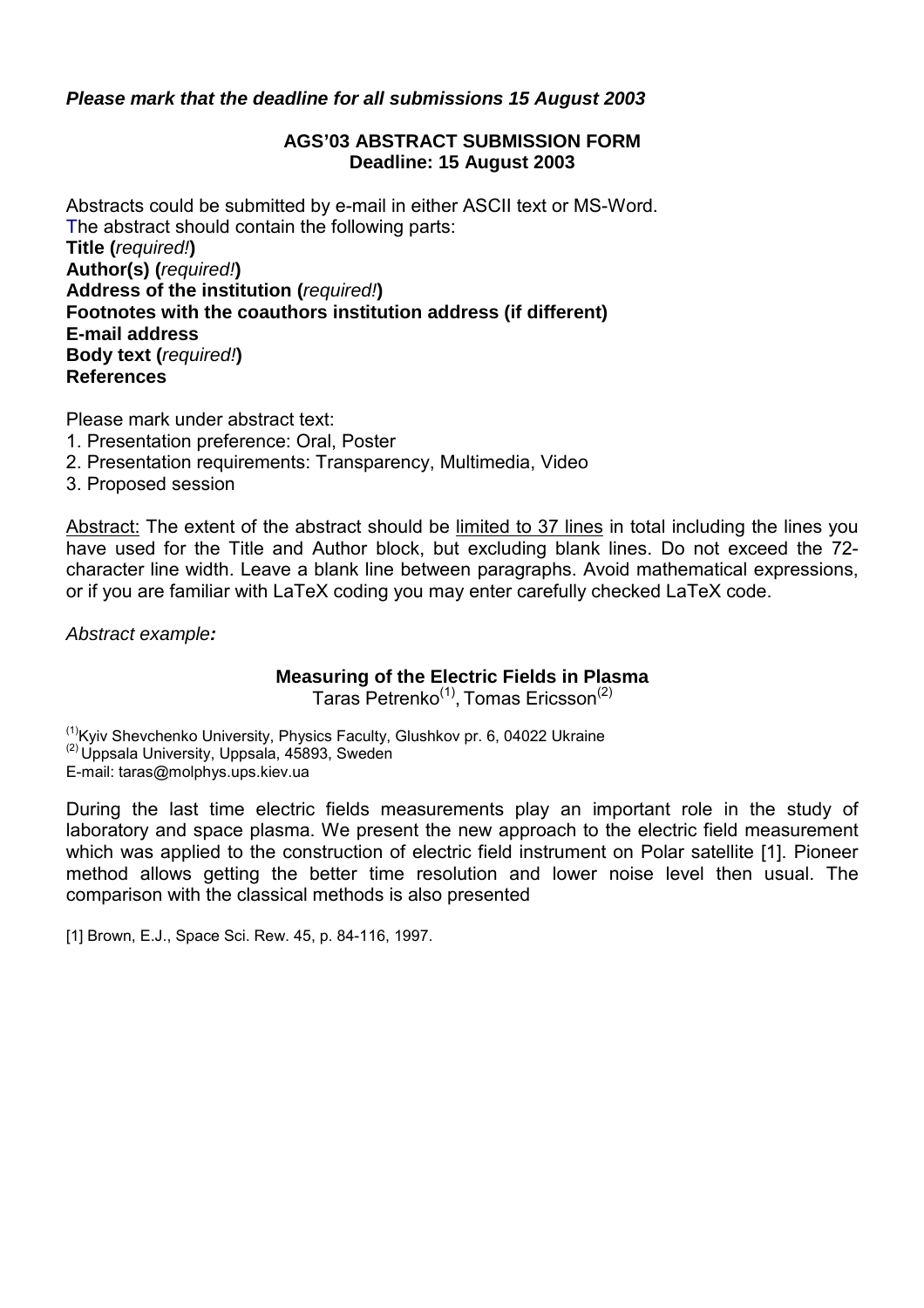#### **AGS'03 REGISTRATION FORM**

Please, fill and return this Form for each Participant and each Accompanying Person by e-mail or by fax to the Local Organising Committee

|                                                                                          | before 15 August 2003                                                                                                                                                               |  |
|------------------------------------------------------------------------------------------|-------------------------------------------------------------------------------------------------------------------------------------------------------------------------------------|--|
|                                                                                          | Registration Fee: No registration fee for AGS'03.                                                                                                                                   |  |
|                                                                                          |                                                                                                                                                                                     |  |
|                                                                                          |                                                                                                                                                                                     |  |
| Affiliation <b>Affiliation</b>                                                           |                                                                                                                                                                                     |  |
|                                                                                          |                                                                                                                                                                                     |  |
|                                                                                          |                                                                                                                                                                                     |  |
|                                                                                          |                                                                                                                                                                                     |  |
|                                                                                          |                                                                                                                                                                                     |  |
|                                                                                          |                                                                                                                                                                                     |  |
|                                                                                          |                                                                                                                                                                                     |  |
|                                                                                          | <b>AGS'03 ACCOMMODATION FORM</b>                                                                                                                                                    |  |
|                                                                                          | Please, fill and return this Form for each Participant and each Accompanying Person<br>by E-mail and by Fax or post mail to the Local Organising Committee<br>before 15 August 2003 |  |
|                                                                                          |                                                                                                                                                                                     |  |
|                                                                                          | Family Name _______________________________Given name ___________________________<br>Title _____________________________Male or Female ______________________________               |  |
| Affiliation                                                                              | <u> 1989 - Johann Barbara, margaret eta idazlea (h. 1989).</u>                                                                                                                      |  |
|                                                                                          |                                                                                                                                                                                     |  |
| Street                                                                                   |                                                                                                                                                                                     |  |
|                                                                                          |                                                                                                                                                                                     |  |
|                                                                                          |                                                                                                                                                                                     |  |
| 1. Grand Hotel ****, 13, Prospect Svobody                                                | A) I would like to book Accommodation in the hotel: ____________.<br>tel.: +380 322 726665. 724042; fax: +380-322 769060<br>E-mail: grand@ghgroup.com.ua; www.ghgroup.com.ua        |  |
| 2. Dnister Hotel ****, 6, Mateyka str.<br>tel./fax: +380 322 971017; www.dnister.lviv.ua |                                                                                                                                                                                     |  |
| 3. George Hotel***, 1, Mickievich Sq., 1                                                 | tel. +380-322 742182, 725952; geoh@mail.lviv.ua; www.georgehotel.ukrbiz.net                                                                                                         |  |
| 4. Lviv Hotel, 7, Chernovola Prosp.<br>тел.: +380-322 792270                             |                                                                                                                                                                                     |  |
|                                                                                          |                                                                                                                                                                                     |  |
|                                                                                          | C) I would like to book Accommodation in a more comfortable Hotel.                                                                                                                  |  |
|                                                                                          | D) I will arrange Accommodation on my own way.                                                                                                                                      |  |
|                                                                                          | (Please leave or mark in A), B), C), D) your preferences)                                                                                                                           |  |
|                                                                                          | Expected Date of arrival: September ______ 2003.                                                                                                                                    |  |
| Signature                                                                                | Date                                                                                                                                                                                |  |